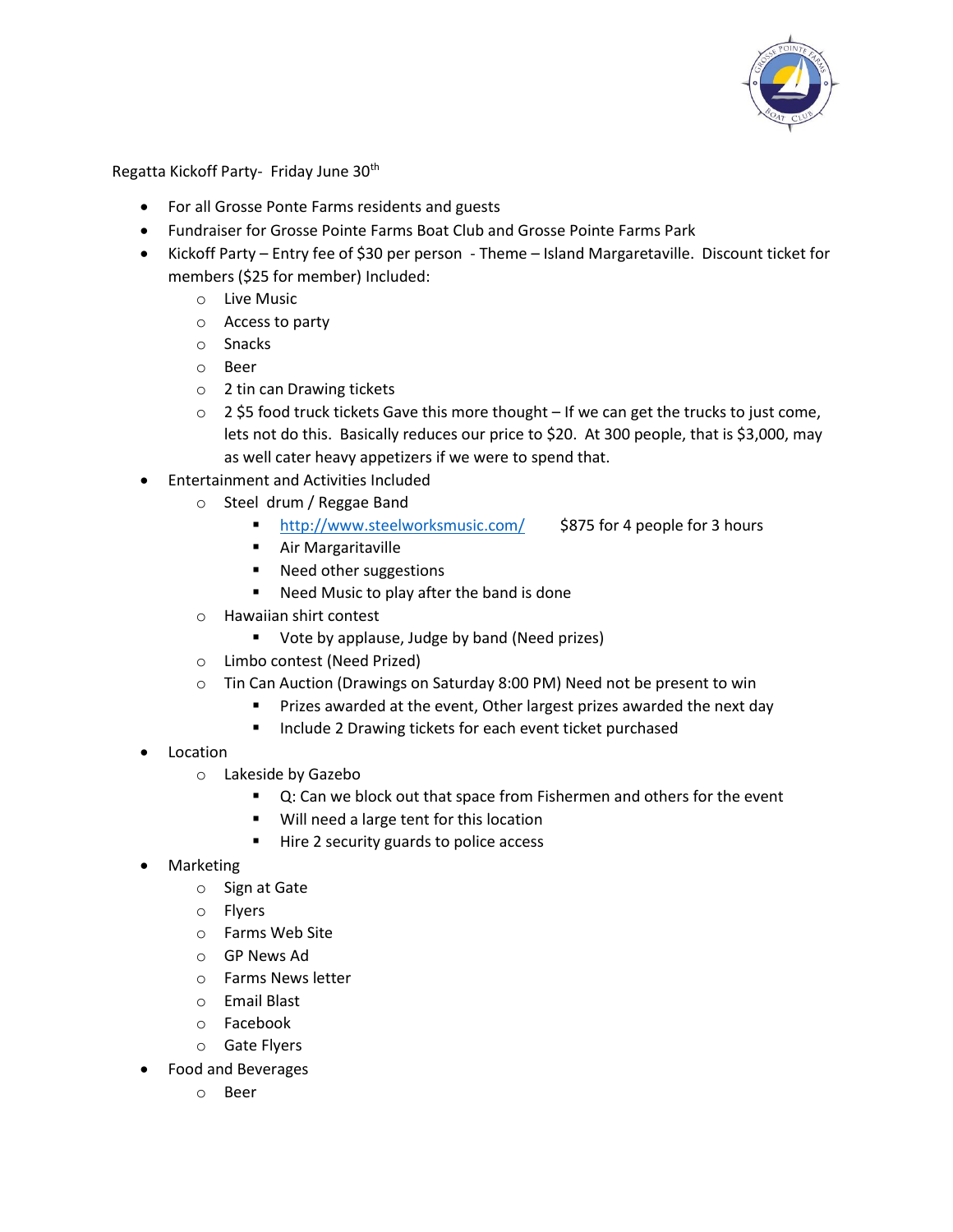

- Sourced from one of the local microbrews
	- Donate beer in exchange for marketing
	- Signage at event, Brochure, Sponsor sign
	- Free beer for attendees
- **Wine**
- TBD.
- o Snacks
	- Appetizer's (Cheese, Pretzels, Crackers, Chips, Veggies, Dips), nothing too fancy. Costco items. Main food will come from food trucks
- o Margarita Bar (For Purchase)
	- Need to rent machines to dispense
- o Decorations
	- Bulk Pineapples, coconuts, table cloths,
	- Purchase party lights with Island Theme
- o Ticket Sales (Wrist Bands)
- o Marketing and promotion
- o Entry Control
- o Permits
- Donations
	- o Beer
	- o Wine
	- o Prizes for Tin Can Auction
	- o Food
	- o Advertisements for donors (ability to upgrade)

These are the best food trucks according to my research. For an event like ours, we would need to complete a vendor request for a festival in order or call during the week to determine what the parameters are. Most of the info on web sites is for catering and truck rental, which is different than what we want.

- Norma's Carribean Cuisine <http://demitartgourmet.com/norma-gs/>
- El Guap[o http://elguapogrill.com/](http://elguapogrill.com/)
- The Mac Shack
- Bigalora Pizza truck
- The Stockyard
- <http://www.dagojoes.com/>
- Concrete Cuisine
- <http://detroit.cbslocal.com/top-lists/best-food-trucks-in-detroit/> jaques taco's

**Other** 

- Donationa
- Games